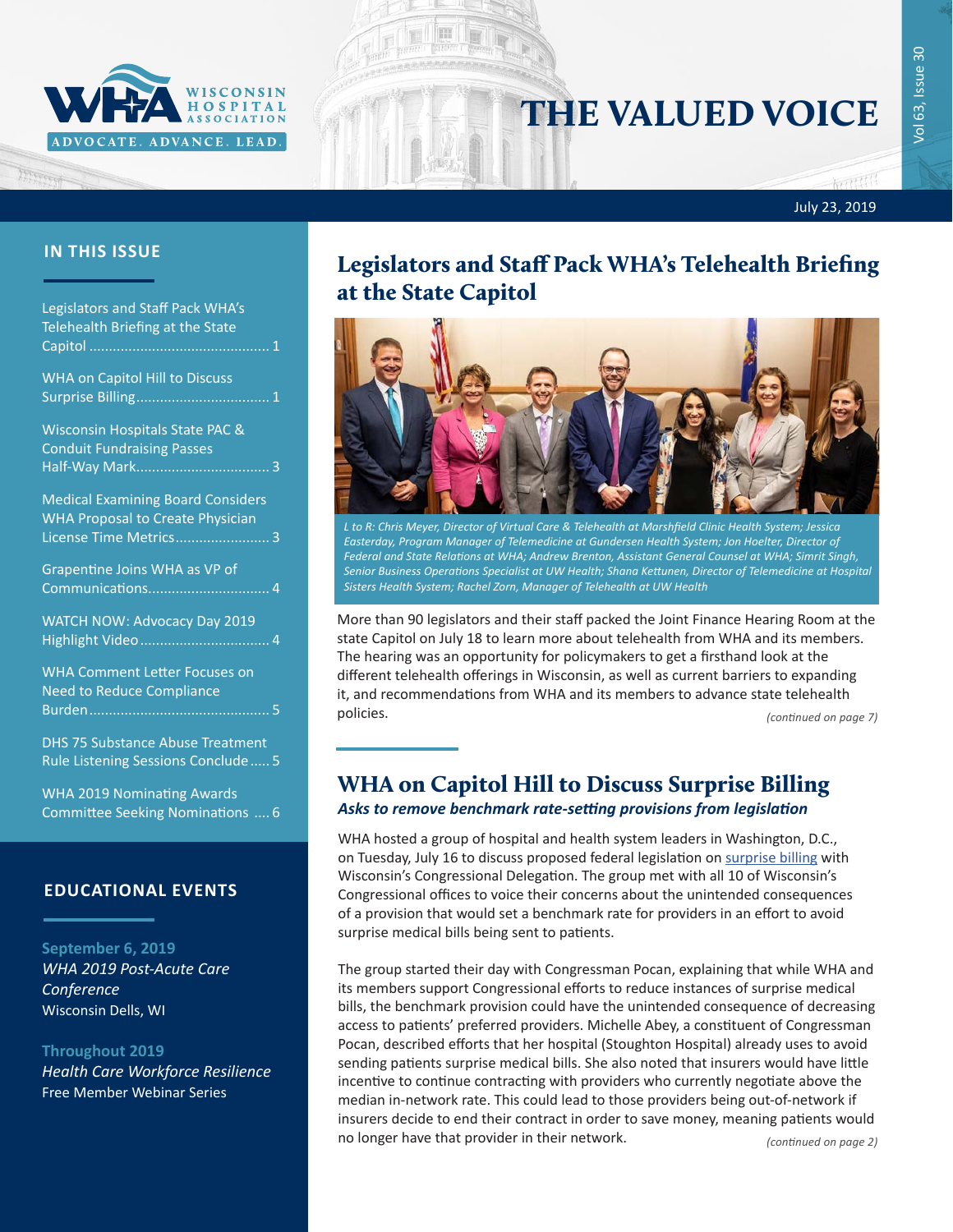WHA's advocates also had very productive conversations with Senators Johnson and Baldwin. Sen. Johnson expressed his desire to hear feedback from WHA and its members about how the bill might impact care delivery in Wisconsin. He noted the difficulty his Senate colleagues mentioned in finding funding to extend important health care priorities, and that this bill was supposedly designed to generate savings, but that Sen. Johnson would like to know our thoughts on the overall impact.

WHA's group thanked Sen. Baldwin for her work on fighting to ensure strong reforms to bring more transparency and lower costs for prescription drugs, while also protecting the 340B program. Senator Baldwin acknowledged those priorities led to her vote to advance the bill through the committee, but that she was likewise interested in hearing concerns on other aspects of the bill.

Representative Kind let WHA and its advocates know that his Ways & Means health committee may be working on its own tweaks to legislation on this issue. He welcomes feedback as the process continues.

The group also met with Congressman Mike Gallagher, explaining the progress WHA members have made in recent years to give patients more tools to see what their care will cost up-front. Tiffany Huston, a constituent of Gallagher from Door County Medical Center, described their hospital's new online tool that allows patients to plug in their insurance information and get not only an idea of what they will be charged for their health care, but also how much they will pay out of pocket. Huston also described how the median in-network benchmark rate could make it more difficult for rural hospitals that already struggle with workforce shortages and thin revenue margins.

Overall, the group had a very positive reception from Wisconsin's Congressional delegation and their staff. WHA is continuing to follow the surprise billing issue closely as legislation continues to move through both the House and Senate.

Contact WHA's Director of Federal and State Relations [Jon Hoelter](mailto:jhoelter@wha.org) for more information.



*WHA staff and hospital and health system leaders meet with Wisconsin's Congressional Delegation. Top left: Sen. Tammy Baldwin; Top right: Sen. Ron Johnson; Center: Cong. Ron Kind; Bottom left: Cong. Mark Pocan; Bottom right: Cong. Mike Gallagher.*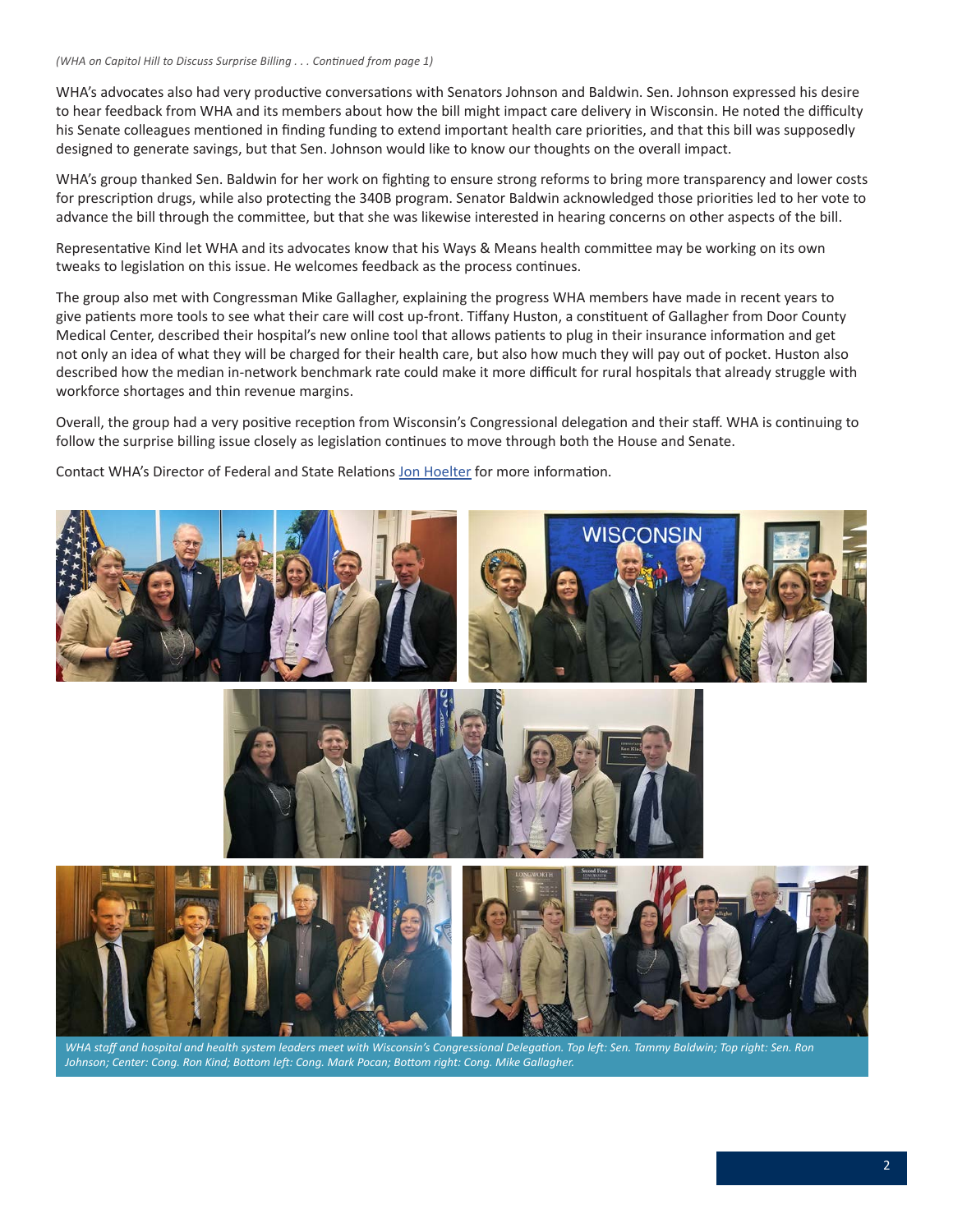### <span id="page-2-0"></span>Wisconsin Hospitals State PAC & Conduit Fundraising Passes Half-Way Mark

#### *Next contributor list to run in July 30 Valued Voice newsletter*

The Wisconsin Hospitals State PAC & Conduit passed the half-way mark of its 2019 goal of raising \$320,000. To date, over \$180,000 has been contributed by 167 individuals, putting the campaign at 57% of goal. This is an average rate of raising over \$6,000 per week. Of the 167 contributors to date, 19 are brand new supporters who gave for the first time in 2019. The average contribution of all givers is \$1,086.

"We are on pace for another record fundraising year. I want to personally thank all 2019 contributors for helping get us to this point." said WHA Advocacy Committee Chair Bob Van Meeteren. "But, the work is not done, so please make your 2019 contribution now. When you do, you join your peers across the state and me in helping keep health care in Wisconsin moving forward."

Contributors who give by July 29 will be listed in next contributor listing to run in the July 30 edition of WHA's *Valued Voice* newsletter.

Contribute today at [www.whconduit.com](http://www.whconduit.com) or call WHA's [Kari Hofer](mailto:khofer@wha.org) at 608-268-1816 or [Nora Statsick](mailto:nstatsick@wha.org) at 608-239-4535 to make a contribution.



### Medical Examining Board Considers WHA Proposal to Create Physician License Time Metrics

### *Proposal a component of WHA physician burden reduction agenda*

The Wisconsin Medical Examining Board (MEB) considered a WHA proposal for the MEB to establish medical licensure application processing time metrics and to add those metrics as a standing report item on the MEB's agenda. The agenda item was a follow up to WHA's Vice President of Workforce and Clinical Practice Ann Zenk raising the issue at the June MEB meeting and a subsequent [WHA letter](https://www.wha.org/WisconsinHospitalAssociation/media/WHACommon/CommentLetters/WHAProposalReLicensureProcessingTimeMeasures6-27-19.pdf) proposing potential measures sent by Zenk and Mark Kaufman, MD, WHA Chief Medical Officer.

"One of the top state regulatory issues impacting physician burden identified by Wisconsin physician leaders and administrators alike is timeliness of physician licensure processing," said WHA General Counsel Matthew Stanford during WHA's presentation to the MEB. "By transparently measuring the timeliness of each part of the licensure process, the Board will have additional information to monitor and identify problems in the licensure process, and also help physicians, hospitals, and the public better understand the different parts and responsibilities of the licensure process."

In addition to the MEB presentation, WHA has taken several steps recently to further explore and resolve physician licensure delays:

- In May, WHA met with Wisconsin Department of Safety and Professional Services (DSPS) Secretary Dawn Crim and her leadership team and discussed licensure timeliness issues, as well as developing transparent measures regarding physician licensure timeliness.
- At the June 19 MEB meeting, WHA requested the Board consider adding physician licensure application processing time metrics as a standing report item on the Board's agenda. The request generated a positive response to routine reporting of metrics and a lively discussion by Board members of licensure delays.
- WHA's Zenk discussed options for measuring and reporting medical licensure timeliness with DSPS Assistant Deputy Secretary Dan Hereth in late June. DSPS expressed significant interest in working with WHA to establish and report such measures to help identify problems that can lead to lengthy licensure delays.
- On June 27, Kaufman and Zenk sent a follow-up letter to the Chair and Vice Chair of the MEB to provide additional detail on suggested metrics and recognition of the value of MEB acting on this issue.

Members of the MEB supported pursuing WHA's proposal. Board Chair, Dr. Kenneth Simons, noted, "We need to work with DSPS staff to look at this process and determine what actions are necessary and feasible." Board members will meet with DSPS credentialing staff to further explore the current process, and DSPS credentialing staff will be invited to attend MEB to discuss physician licensure processes and the Board's desire to receive reports of licensure processing metrics on a routine basis.

"WHA appreciates the partnership it has had with the MEB in recent years on important policy issues including enacting and maintaining the Interstate Medical Licensure Compact and addressing opioid abuse in Wisconsin," said Zenk. "We look forward to continuing this partnership as we further explore physician licensure delays together."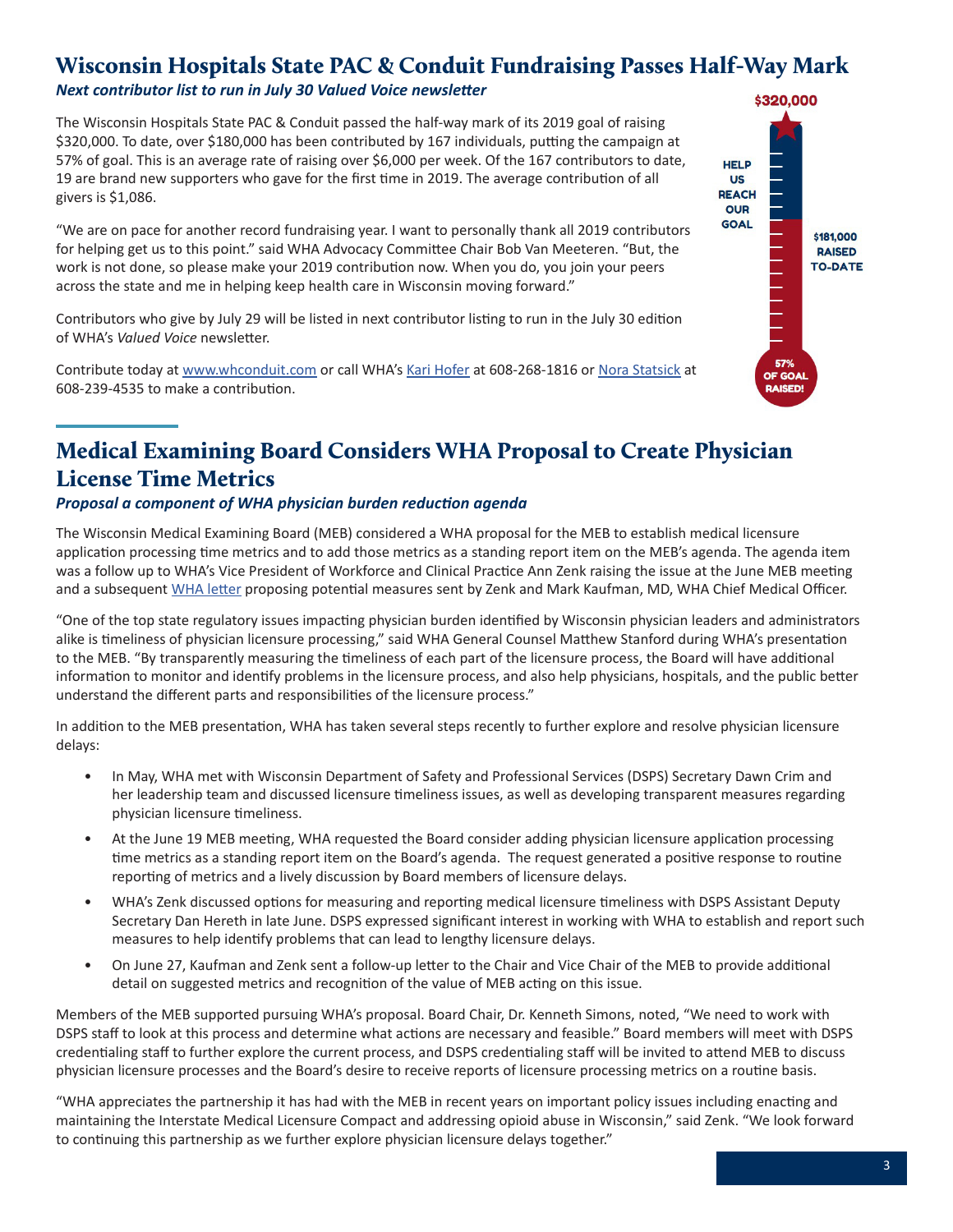### <span id="page-3-0"></span>Grapentine Joins WHA as VP of Communications



The Wisconsin Hospital Association (WHA) announced that Mark Grapentine, J.D., will join the WHA Senior Leadership team in early September as the organization's Vice President of Communications. Grapentine comes to WHA with more than 25 years of experience in positions involving high-level strategic communications, including the last 16 years as Senior Vice President for Government Relations at the Wisconsin Medical Society.

"Mark possesses a unique combination of deep health care policy knowledge and strong advocacyfocused communication skills, both acquired and honed over many years of engaging effectively in the Wisconsin public policy arena," said WHA President and CEO Eric Borgerding. "Mark is highly regarded in our field of health care advocacy, and his unique skills will enhance and expand what WHA can accomplish on behalf of our members across the state. We have worked with Mark for many years, and the WHA team is very excited to have him come on board."

Grapentine is a graduate of the University of Wisconsin Law School and was a double major in Journalism and Political Science at UW-Madison. In between degrees, he was a sports reporter and anchor for WKOW-TV in Madison. Before joining the Medical Society in 2003, Grapentine spent five years working in the state Capitol: as chief of staff to former State Sen. Peggy Rosenzweig, as a policy advisor to Gov. Tommy G. Thompson, and as a legislative assistant to then-State Rep. Scott Walker.

"Throughout my career, I've always loved the challenge of combining public policy with strategic communications," Grapentine said. "To have that as my core role for a premier health care policy organization like WHA is a fantastic opportunity. I'm excited to learn from and add to an all-star staff."

Grapentine will start September 9 at WHA. He and his wife, Wendy Warren Grapentine, are long-time Madison-area residents. They have two children: son Jordan (22) and daughter Lexey (20).

Grapentine replaces current VP of Communications, Stephanie Marquis, who announced earlier this month her plans to move into a private consulting role. Marquis will be with WHA until August 30.

### WATCH NOW: Advocacy Day 2019 Highlight Video

WHA's Advocacy Day on April 17 drew nearly 1,000 attendees from across the state. Whether you were there or you missed it this year, all the highlights can be seen in the video below.



This year's program featured two Wisconsin Governors—current Governor Tony Evers and former Governor Tommy G. Thompson. Also, the bipartisan legislative panel included members of the Legislature's powerful budget writing committee, the Joint Committee on Finance—Sen. LaTonya Johnson (D-Milwaukee), Sen. Howard Marklein (R-Spring Green), Rep. John Nygren (R-Marinette), and Rep. Evan Goyke (D-Milwaukee).

Following the program, more than 500 advocates went to the Capitol to meet with 130 legislators to discuss policy areas impacting high-quality, affordable, and accessible health care.

[Watch the 2019 highlight video](https://www.wha.org/MediaRoom/VideoLibrary)! And remember to save the date for next year:

**WHA's Advocacy Day March 18, 2020**

For questions about WHA's Advocacy Day, contact WHA Vice President of Advocacy [Kari Hofer](mailto:khofer@wha.org).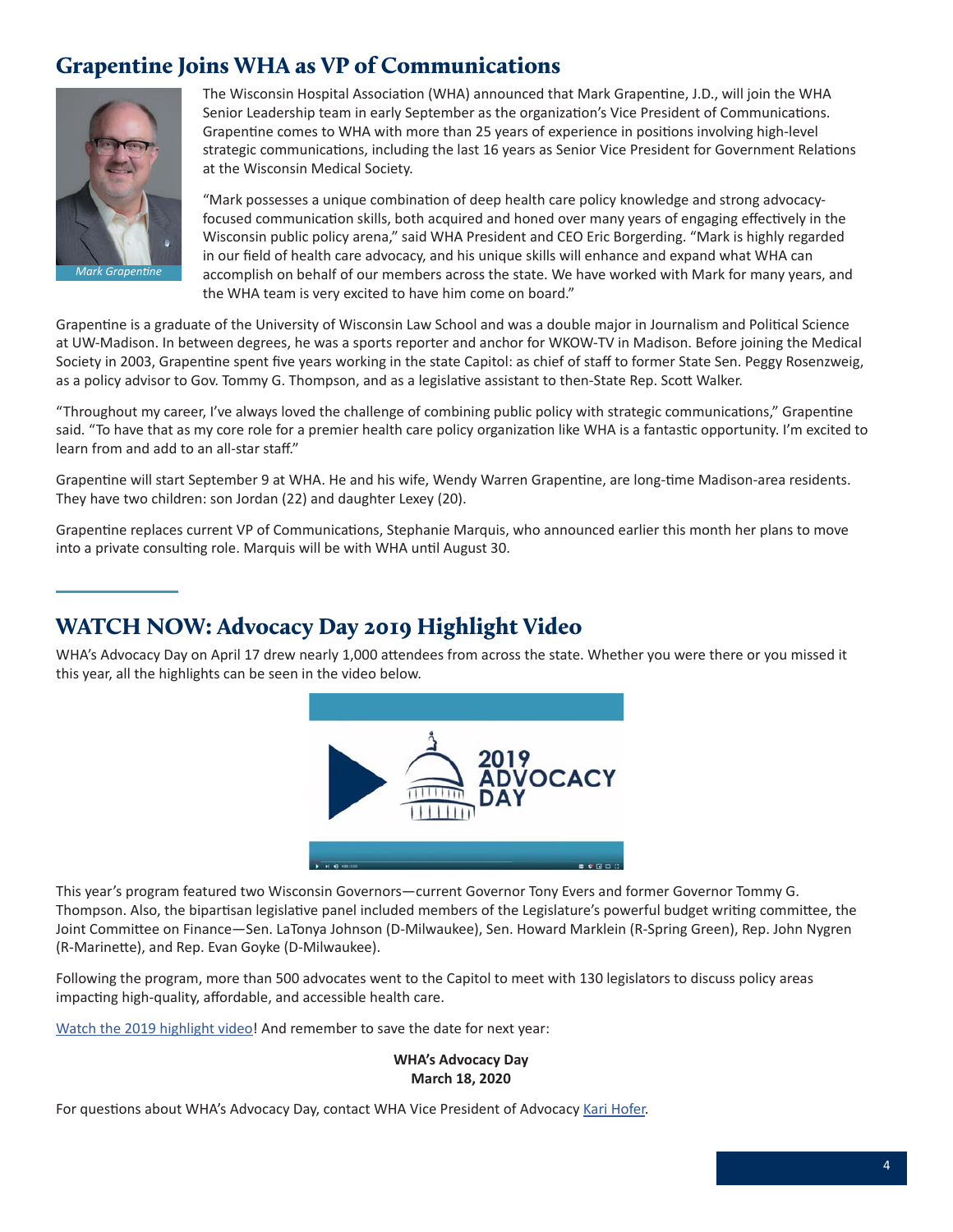### <span id="page-4-0"></span>WHA Comment Letter Focuses on Need to Reduce Compliance Burden

WHA offered in a [comment letter](https://www.wha.org/WisconsinHospitalAssociation/media/WHACommon/CommentLetters/WHACommentonDHSGuidanceDocuments7-15-19.pdf) to the Department of Health Services (DHS) to partner with DHS on a broad and systemicfocused effort to review and simplify Wisconsin's health care regulations and guidance.

The comment letter sent on July 15 was in response to DHS posting 981 existing DHS guidance documents in a single location. DHS posted the guidance documents to fulfill new requirements under s. 227.112 for all state agencies to post and seek public comment on existing guidance documents.

"[C]ompiling all 981 DHS guidance documents illustrates the significant complexity and compliance challenges that health care providers, patients, and others face in navigating the health care regulatory environment in Wisconsin," wrote WHA. "Just as DHS is expending significant time and resources to catalogue and review all 981 of its guidance documents, health care providers also expend significant time and resources to track, review and maintain compliance with not only these guidance documents but also Wisconsin statutes and regulations governing health care.

"Regulatory and compliance complexity and burden adds overhead costs to the health care system, reduces time spent by clinicians on clinical care, and stymies innovation in the delivery of health care services," said the WHA letter. "Overall, more attention needs to be given to regulatory impacts on the complete health care delivery system and how hundreds of perceived small incremental costs quickly add up to significant cost and complexity."

Given the volume of guidance documents and short 21-day comment period, WHA did not individually comment on the guidance documents, but instead offered to work with DHS to systematically review by topic existing regulatory and compliance requirements. The letter pointed to previous and ongoing partnerships between DHS and WHA to simplify and update regulations, such as DHS 124 hospital regulations, advanced practice clinician orders for Medicaid, and telemedicine guidance.

"Reducing regulatory complexity and costs is important to reducing health care costs, enabling innovation, and freeing clinicians to use their time to provide patient care," wrote WHA. "WHA stands ready to assist DHS in undertaking a systemic review and simplification of Wisconsin's health care regulations and guidance."

See a [list of the 981 DHS guidance documents](https://docs.legis.wisconsin.gov/code/register/2019/762B/register/guidance_documents/department_of_health_services_dhs/public_notice_notice_of_proposed_guidance_documents) and [WHA's comment letter.](https://www.wha.org/WisconsinHospitalAssociation/media/WHACommon/CommentLetters/WHACommentonDHSGuidanceDocuments7-15-19.pdf)

If you have questions about the guidance documents or WHA's comment letter, contact WHA General Counsel Matthew [Stanford](mailto:mstanford@wha.org) at 608-274-1820.

### DHS 75 Substance Abuse Treatment Rule Listening Sessions Conclude



The WIsconsin Department of Health Services (DHS) held the last of six listening sessions in Madison on July 16 seeking input and experiences with Wisconsin's Community Substance Abuse Standards—DHS 75—as DHS begins an effort to rewrite those rules. Matthew Stanford, WHA General Counsel, attended the listening sessions and is a member of a DHS advisory committee that will be convened this fall to work on a final proposed rewrite of DHS 75.

The rulemaking is an outgrowth of a recommendation from the Governor's Task Force on Opioids. During that Task Force, WHA noted concerns from substance abuse providers that Wisconsin's special substance abuse treatment rules can create costly and unnecessary burdens that are not keeping up with care delivery changes and create barriers to expanding substance abuse treatment services.

About 40 behavioral health providers attended the listening session, and examples of common key themes of the comments included:

- The DHS 75 clinical supervision requirements are outdated and often inconsistent with a modern licensed and professionalized substance abuse treatment delivery model.
- The DHS 75 rules frequently require multiple signatures, documentation and reviews that create paperwork burden, but no meaningful benefit for patient care.
- Separate treatment service-type silos are creating unnecessary barriers to person-centered health care and service model flexibility and integration.
- Current rules are inconsistent with modern electronic health records technology.

Consistent with prior listening sessions, providers also repeatedly cautioned DHS to not be too prescriptive in the new rule.

*<sup>(</sup>continued on page 6)*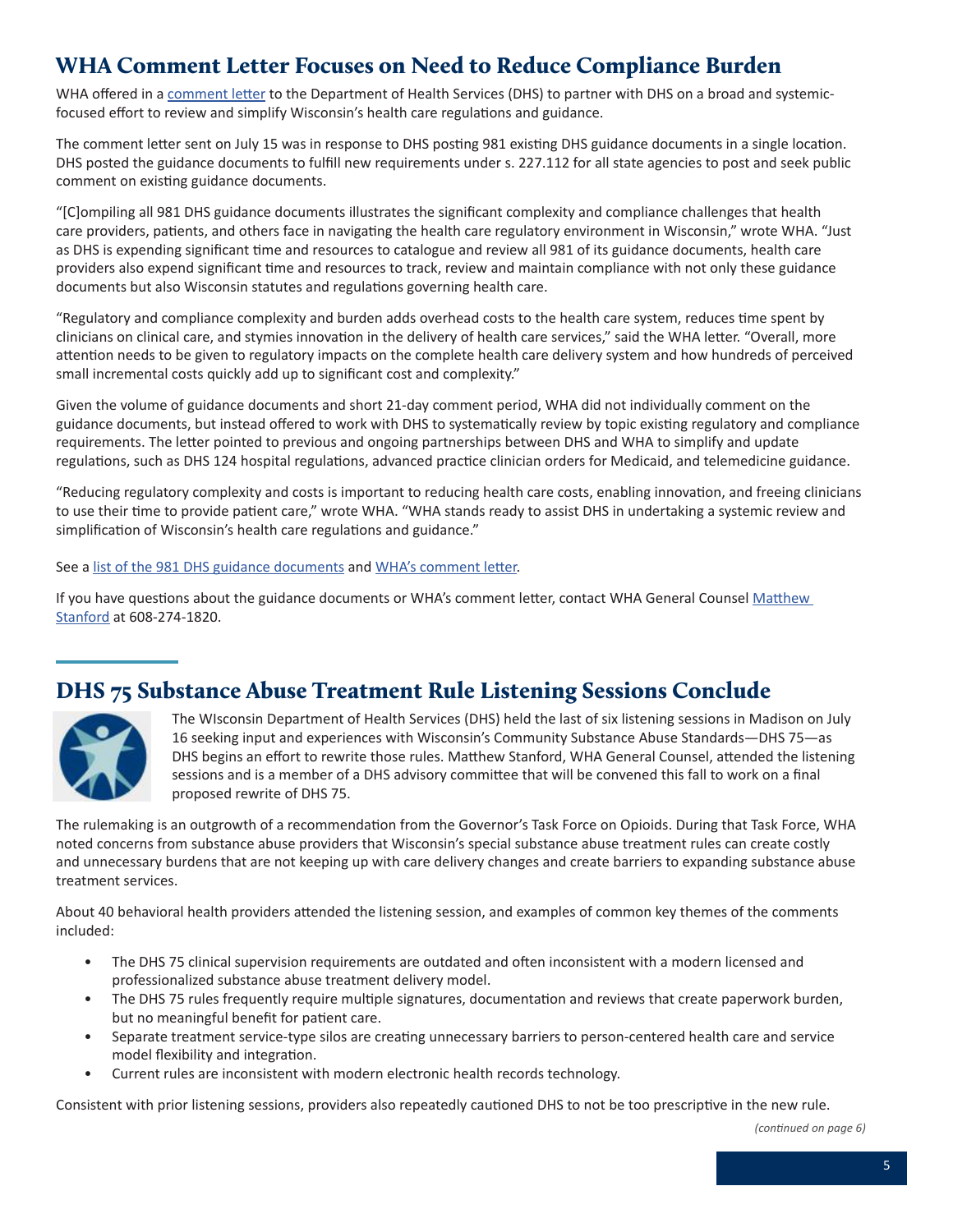<span id="page-5-0"></span>"Be cautious about making DHS 75 too prescriptive," said Michael Wapoose, Director of Behavioral Health, Quartz Health Plan. "Treatment should be designed to community needs. The prescriptiveness of the current role is a real problem and burden during surveys." Wapoose is also a member of the DHS 75 Advisory Committee.

Others said that current prescriptiveness and documentation requirements negatively impacts access and treatment.

"There is lots of time spent on lots of paperwork," said one provider. "We need more time with patients. Instead, we are seeing more challenging patients, requiring more needs and more steps, many of which are not reimbursed."

"Sign, sign, sign," was the way another provider described the current paperwork burden.

Others cautioned against enshrining a particular evidence-based practice in rule and one provider asked DHS to consider the purpose of having a rule. "The purpose of having a rule should be to ensure someone is not endangered by solely receiving a service. We need to ensure the rule allows individuals to get the number and type of services they need."

Throughout the process, DHS staff has recognized many of the concerns, including a recognition that the current rule is "pretty prescriptive right now" and the need for the rule to better "align with integrated care, other DHS regulations, and Medicaid payment."

Next, DHS will convene the DHS 75 Advisory Group sometime this fall to review and provide input on a draft proposed DHS 75 rewrite.

If you have questions, additional input, or would like more information about the DHS 75 rewrite process, contact WHA General Counsel [Matthew Stanford](mailto:mstanford@wha.org) at 608-274-1820.

### WHA 2019 Nominating Awards Committee Seeking Nominations

WHA is now accepting nominations for its annual Distinguished Service Award and Trustee Award. These important awards recognize those who display leadership, dedication and professionalism to their community or the Association.



You now have an opportunity to nominate someone in your region, your hospital, or on your Board of Directors who deserves such an honor.

- **• Distinguished Service Award** is presented to a senior health care executive who has made an exemplary commitment to WHA, his/her hospital, and the communities he/she serves.
- **• Trustee Award** honors a trustee of a WHA member organization who has made an exemplary commitment to his/her community and to the organization on whose board he/she serves.

Administrators, trustees, senior managers, nurse leaders, volunteers and others are encouraged to nominate someone to receive one of these honors. Information and award criteria can be found on the [WHA website.](https://www.wha.org/AboutWHA/WHA-Awards)

#### *Please submit nominations for both the awards and WHA Board of Directors no later than Tuesday, August 20.*

The Nominating committee will also make recommendations on new WHA Board members. WHA members interested in being considered for, or wish to submit a candidate for, an At-Large WHA Board seat or the Chair-Elect position should contact either WHA President [Eric Borgerding](mailto:eborgerding@wha.org) or WHA Nominating Committee Chair [Robert Van Meeteren.](mailto:rvanmeeteren@ramchealth.org)